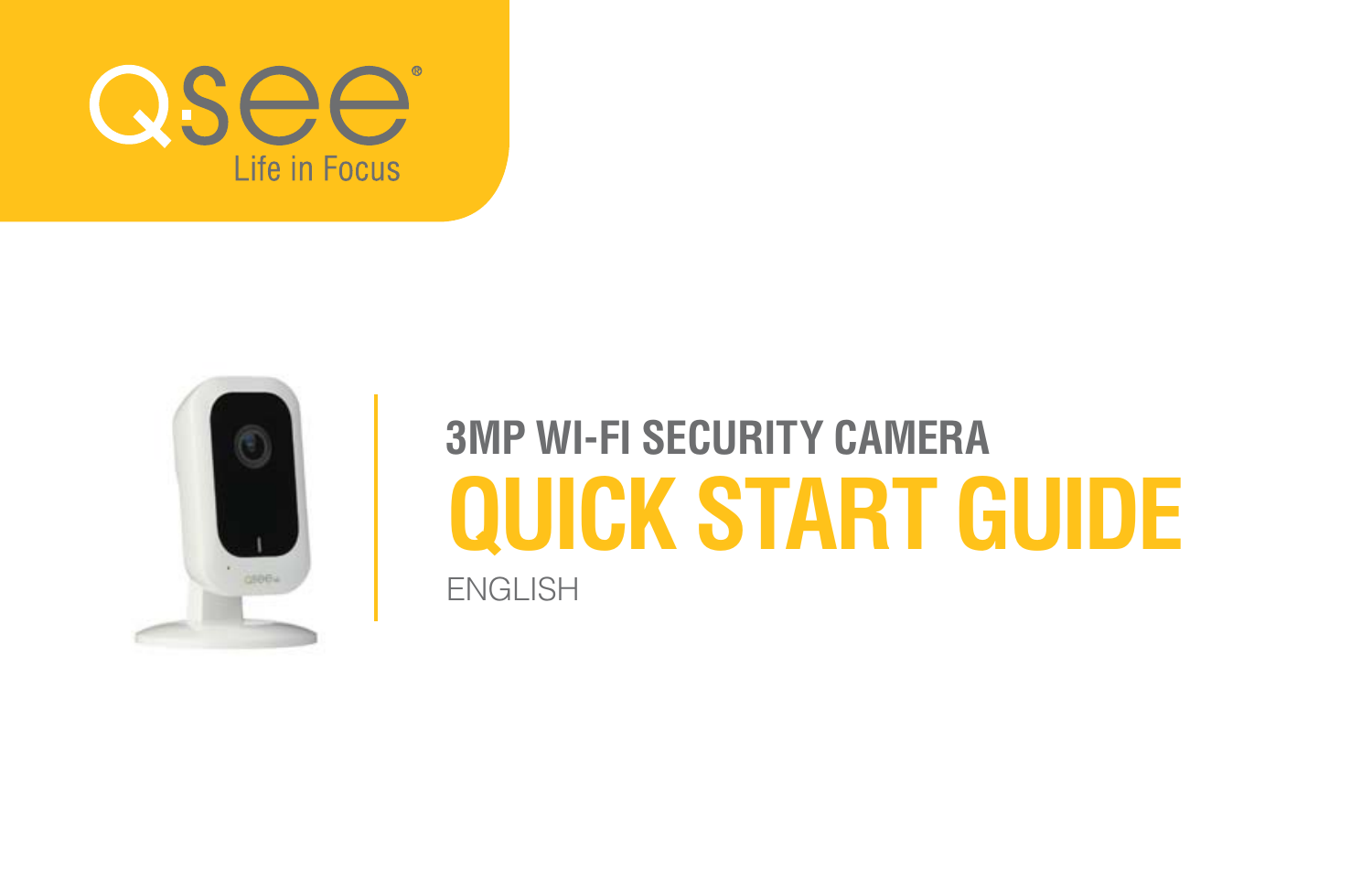**WELCOME!**

Congratulations on your latest purchase and welcome to the Q-See family. This guide will help get your camera up and running.

### **WHAT'S INCLUDED**

- (1) QCW3MP16 Wi-Fi Camera
- (1) USB Power Adapter
- (1) Micro USB Cable
- (1) 16GB Micro SD Card
- (1) Mounting Sticker
- (1) Mounting Hardware

## **STEP 1**

Before installing, please register your device on the Q-See Support Portal at **www.q-see.com/register** to receive critical updates and support for your system. Registering will also help us to assist you with any technical or warranty issues if ever necessary.

**Please be sure to keep a record of your model number(s) and to save this guide, as you will need this information if you are ever in need of technical or warranty support.**

**NOTE:** Your username and password used to register your device are not the same as those you use to log in to your system. Please write down your username, password, and model number(s) in the spaces provided below:

Username:

Password:

Model #: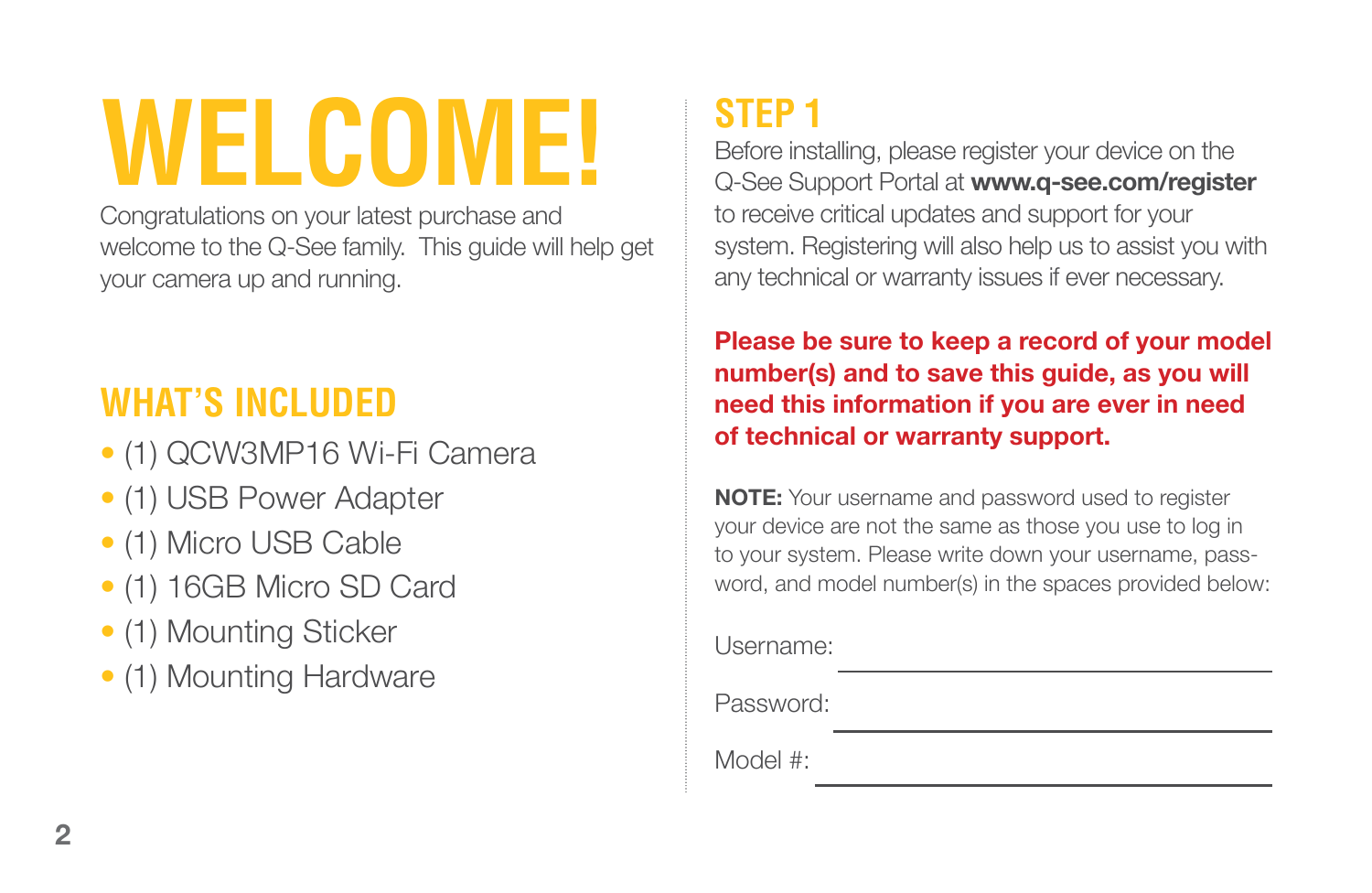### **STEP 2**

Plug the power adapter into a surge protector and plug the micro USB end of the cable into the camera and wait until the indicator light begins to flash. After 15-30 seconds the light should slowly flash green which indicates it is ready to configure. If the light displays red, hold the reset button for 15 seconds to reset the camera.

**IMPORTANT:** Go through all of the steps to setup and test your system before mounting your camera. Visit **www.a-see.com/support** to find the most recent guides and up-to-date support for your Q-See products.

## **STEP 3**

Download the **Q-See Plus** app from the App Store on your mobile device. Once installed, ensure that your mobile device is connected to the wi-fi network you wish to use for your camera. Launch the app on your mobile device.



## **STEP 4**

Tap on Register and create an account for the new camera.

*\*All screenshots shown are from the Q-See Plus app on Android.*

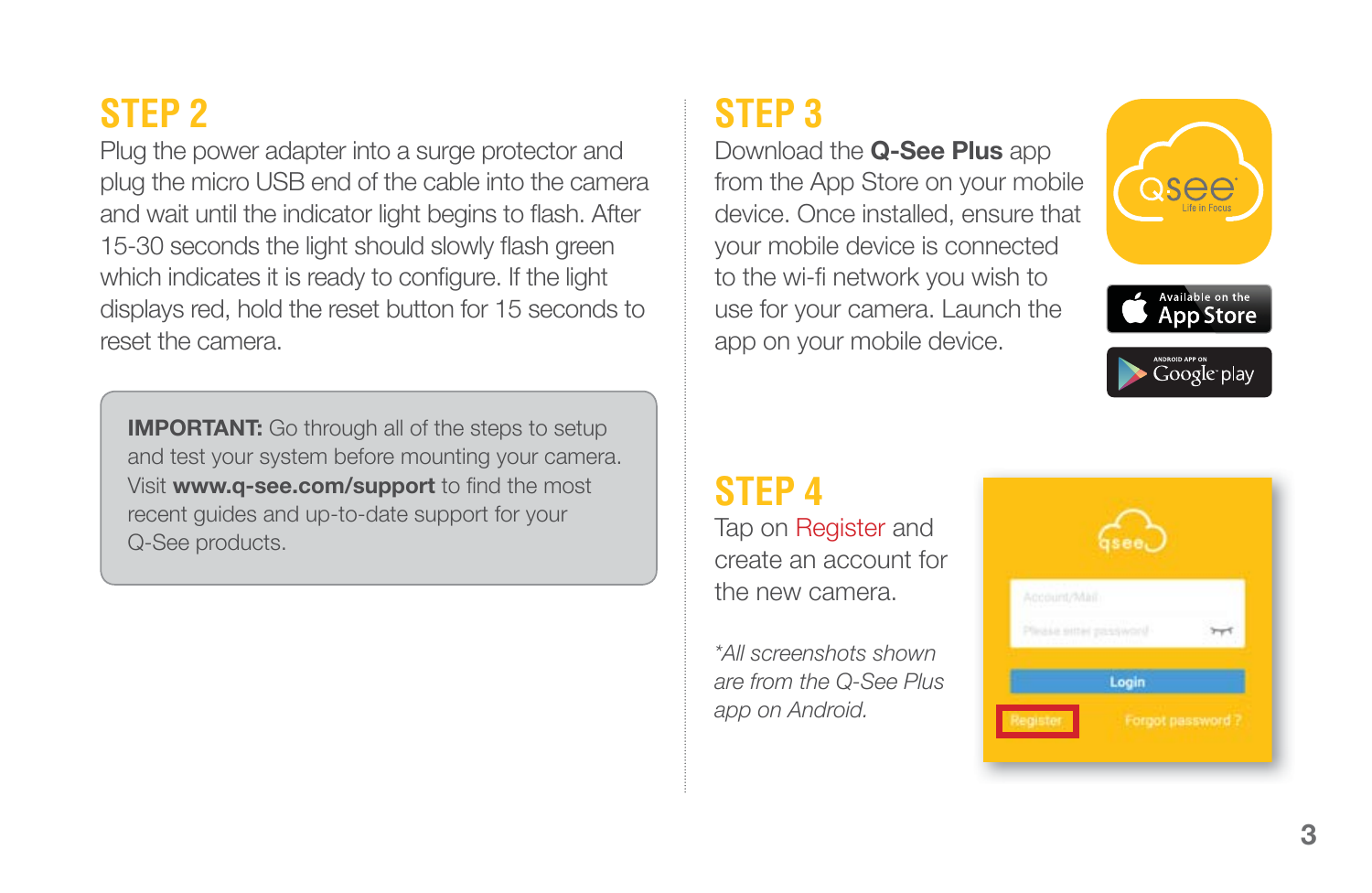### **STEP 5**

Enter an email address to use for your account. You should immediately receive an email with a verification code. You will have two



minutes to enter the verification code, so be sure you will have quick access to the email address used. Tap Send verification code to mail.

**STEP 6** Fnter the verification code and click Next.



### **STEP 7**

Create a password for your account. You will enter the same password twice to confirm. Tap Register Again to continue.

## **STEP 8**

Enter your email address again and the new password. Tap Login to continue.

| Printing of C     | $\rightarrow$ |
|-------------------|---------------|
| Comfirm Passworth |               |
| Register Again    |               |

| <b>Gsee</b>           |   |
|-----------------------|---|
|                       |   |
| Account/Mail          | ٠ |
| Please enter password |   |
|                       |   |
| Login                 |   |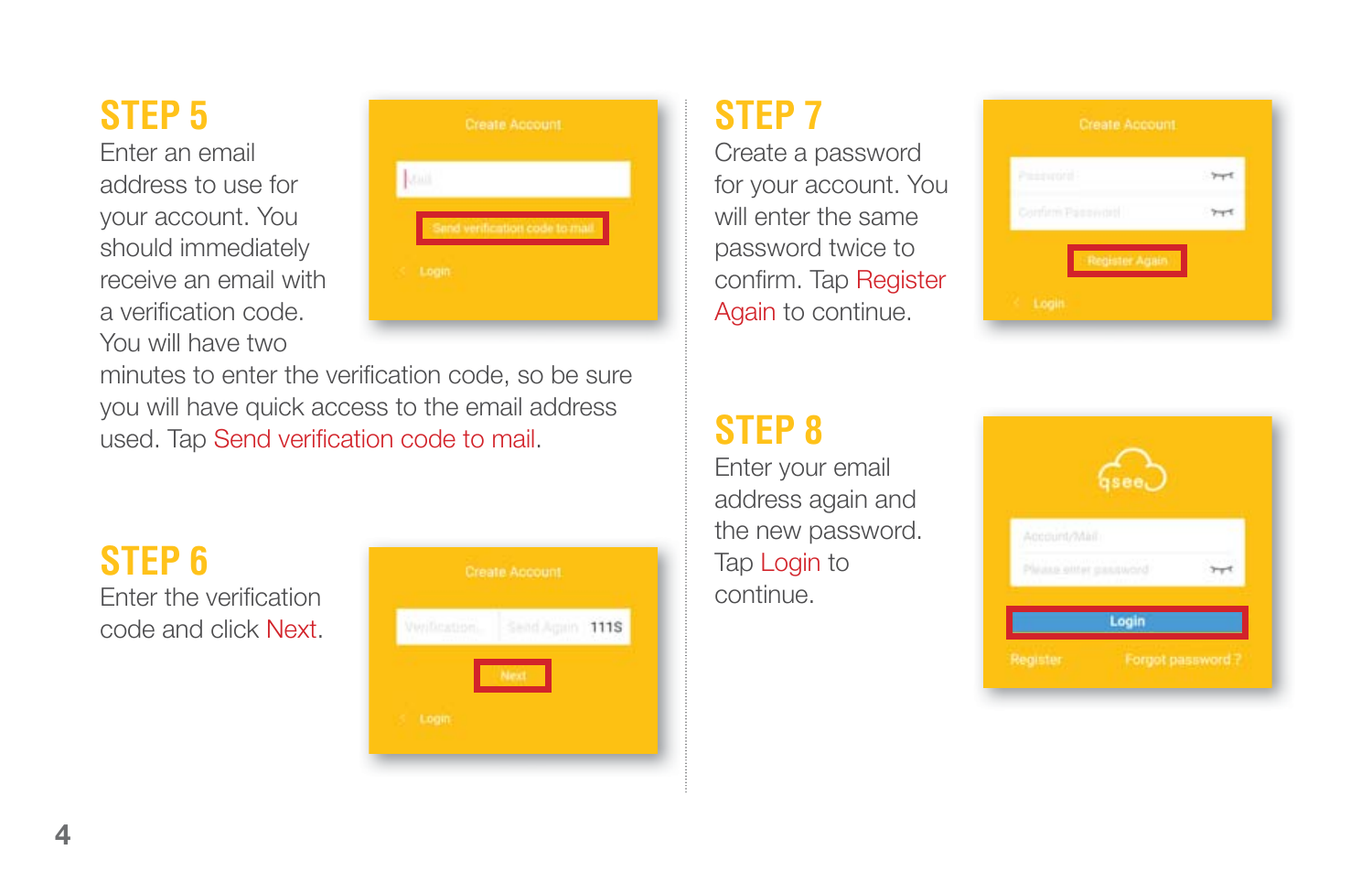### **STEP 9**

Tap the Add symbol to continue. In the following screen, select "Wi-Fi Camera" for device type. Next, using your mobile device's camera, scan the QR code on the back of the wi-fi camera



### **STEP 10**

Once the QR code scans, a new screen will appear with login credentials. Do not edit any of the credentials. Do not enter a verification code. Tap OK to continue.



## **STEP 11**

In the next screen, tap "Yes, config Wi-Fi". Enter your wi-fi network's password and before tapping "Next", place your mobile device within 12" of the wi-fi camera. Click "Next" to proceed. Connecting may take over a minute. Once connected, the LED on the front of the wi-fi camera will turn solid green.

### **STEP 12**

You should then see the confirmation screen. Tap Start Live Preview and follow the on-screen prompt to finalize the setup. If the camera is unable to connect, try temporarily moving the camera closer to your wi-fi router to complete the setup process. If that doesn't work.



hold the reset button for 15 seconds and start the process over.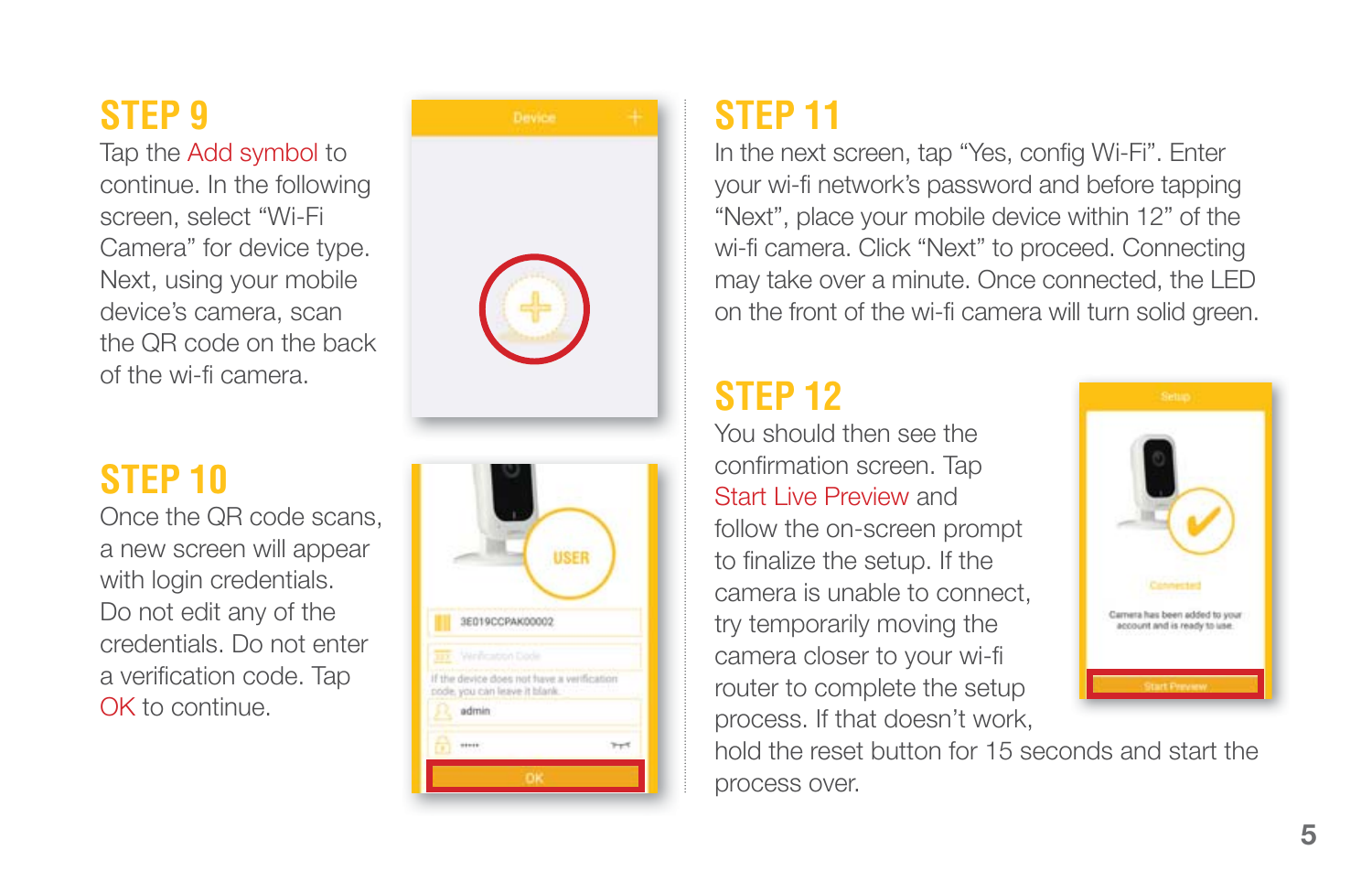### **CAMERA FEATURES**

The 3MP Wi-Fi Security Camera features an adjustable magnetic base which can be easily attached to any metal surface, or mounted with metal screws to the desired location.

The LED indicator light will ensure that your camera is connected to wi-fi. A flashing green light means it is ready to connect. A solid green light means it is connected to a wi-fi network. A red light indicates that there is problem with the connection.

The camera's microphone and speaker will enable you to both hear and speak through your camera for two-way audio purposes.

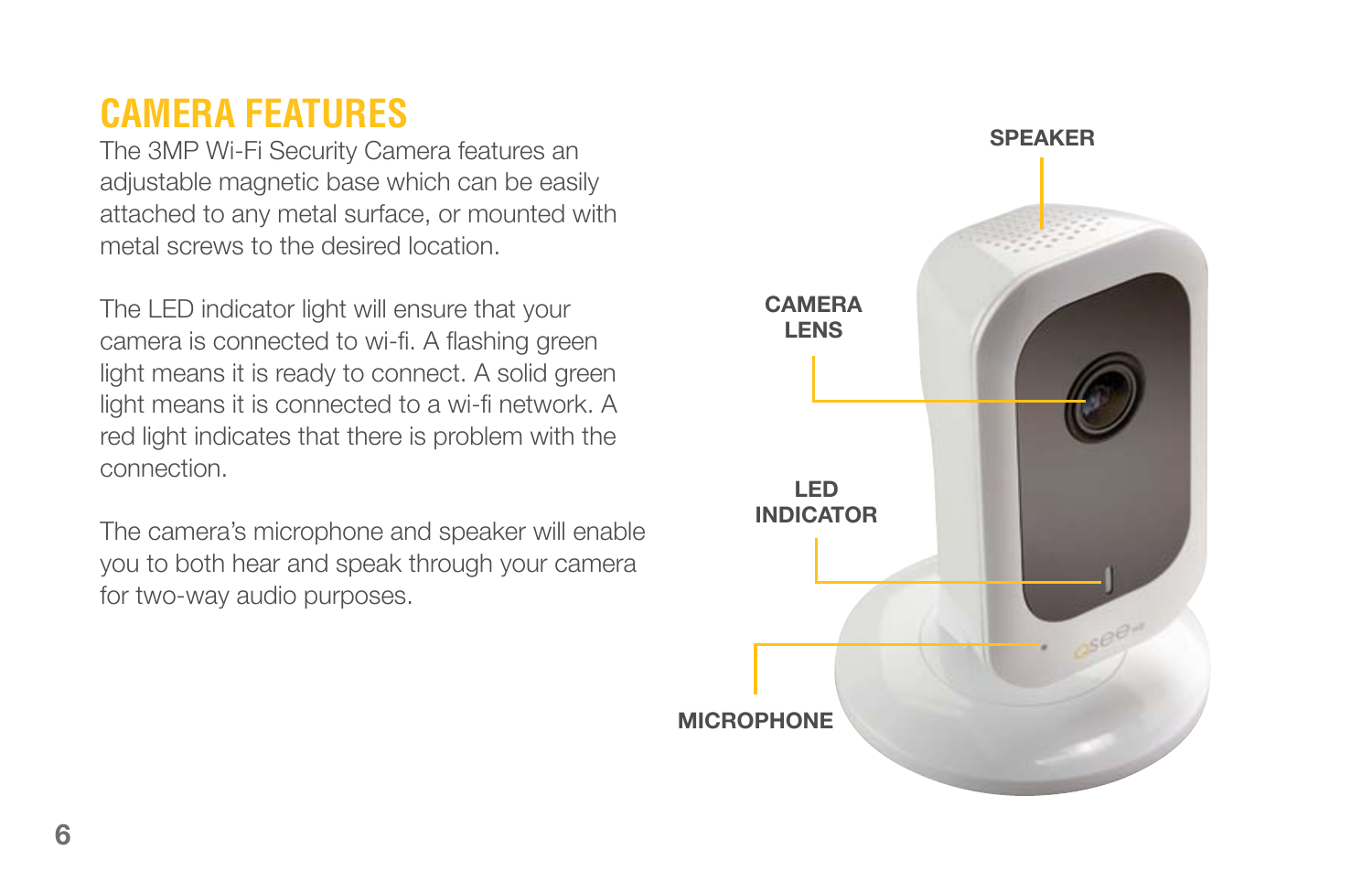### **PORTS & RESETTING YOUR CAMERA**

Your camera's micro USB port is conveniently located beneath the QR code on the back of the housing, and the micro SD memory card slot is found on the bottom of your camera for easy access. Your device also comes with a "reset" button situated at the back of the camera (beneath the bar code), allowing you to easily change wi-fi networks, or deal with any connectivity issues that you may encounter. Press and hold the reset button for 15 seconds in order to reset the camera to its original factory settings.



**DISCLAIMER:** Although Q-See has made every effort to ensure that the information in this quide was correct at the time of printing, Q-See does not assume any liability to any party for any loss, damage, or disruption caused by any errors, omissions, or typos that may occur.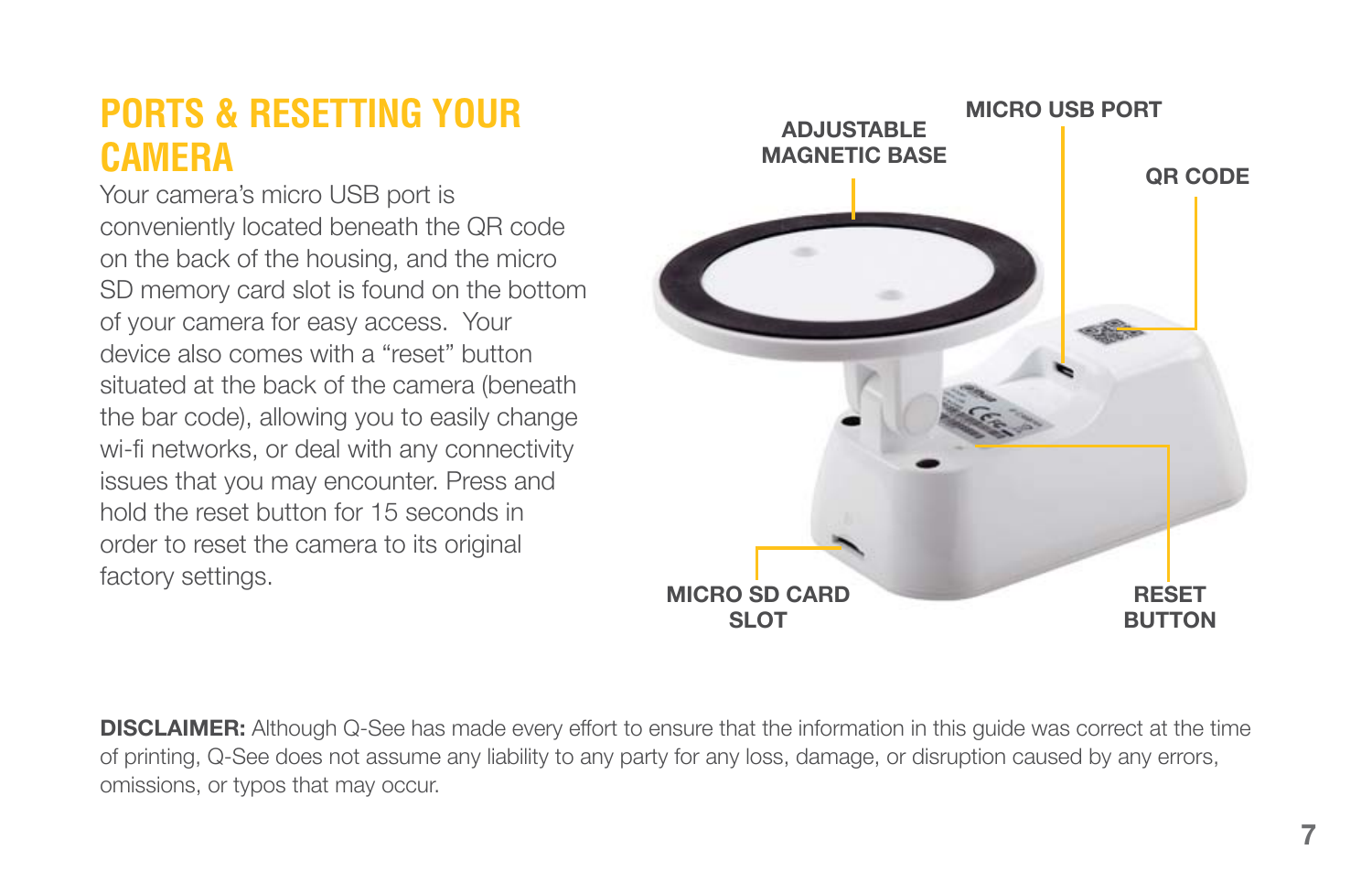

### WARRANTY & SUPPORT

Q-See is always here to answer your questions and take your valued suggestions. Please do not hesitate to call us at **1-877-998-3440** Monday-Friday 6:00 AM - 7:00 PM PST. Visit us at **www.q-see.com/support** for 24/7 support and access to our Support Portal.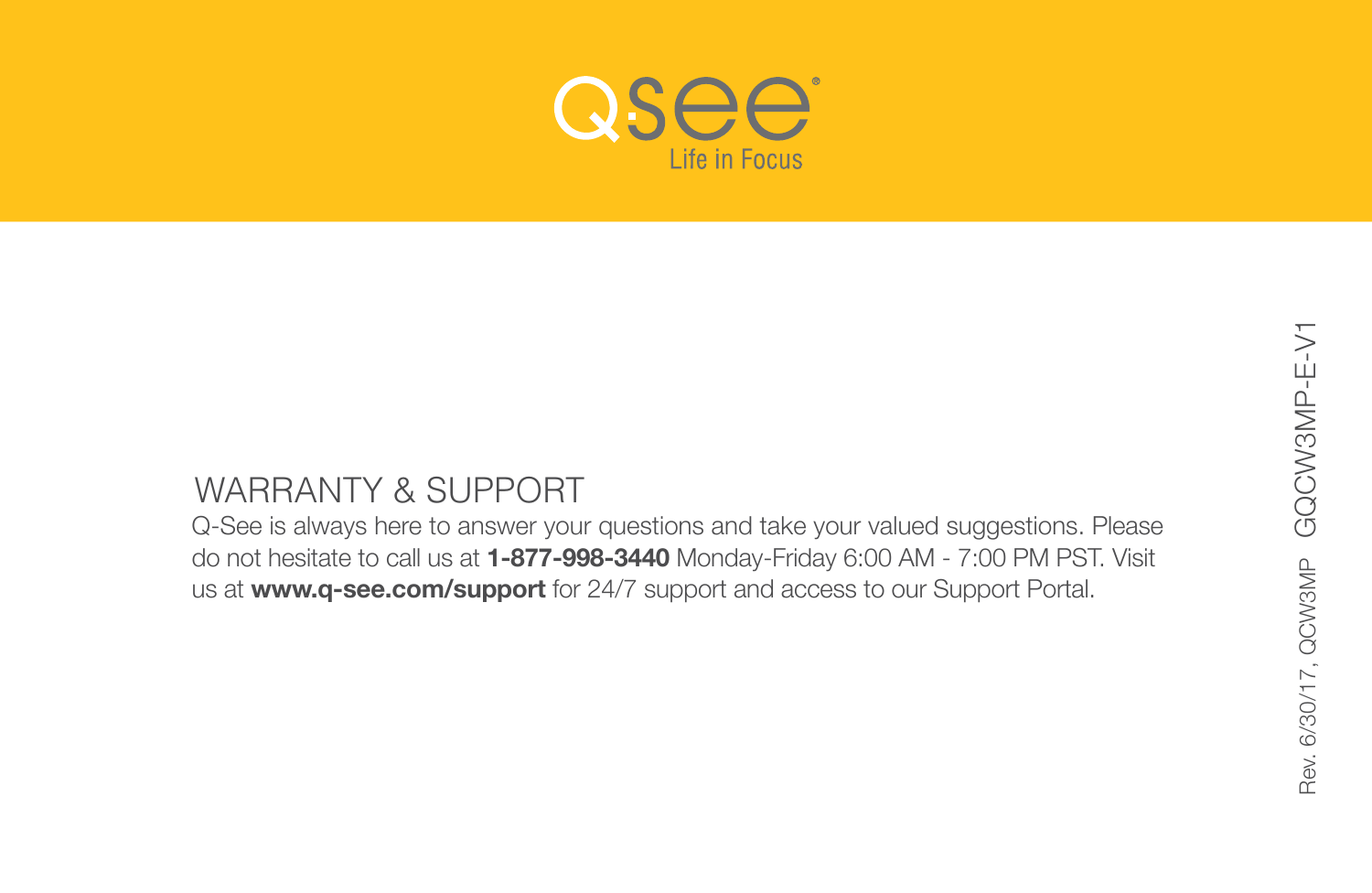

## **WI-FI SECURITY DOME CAMERA QUICK START GUIDE**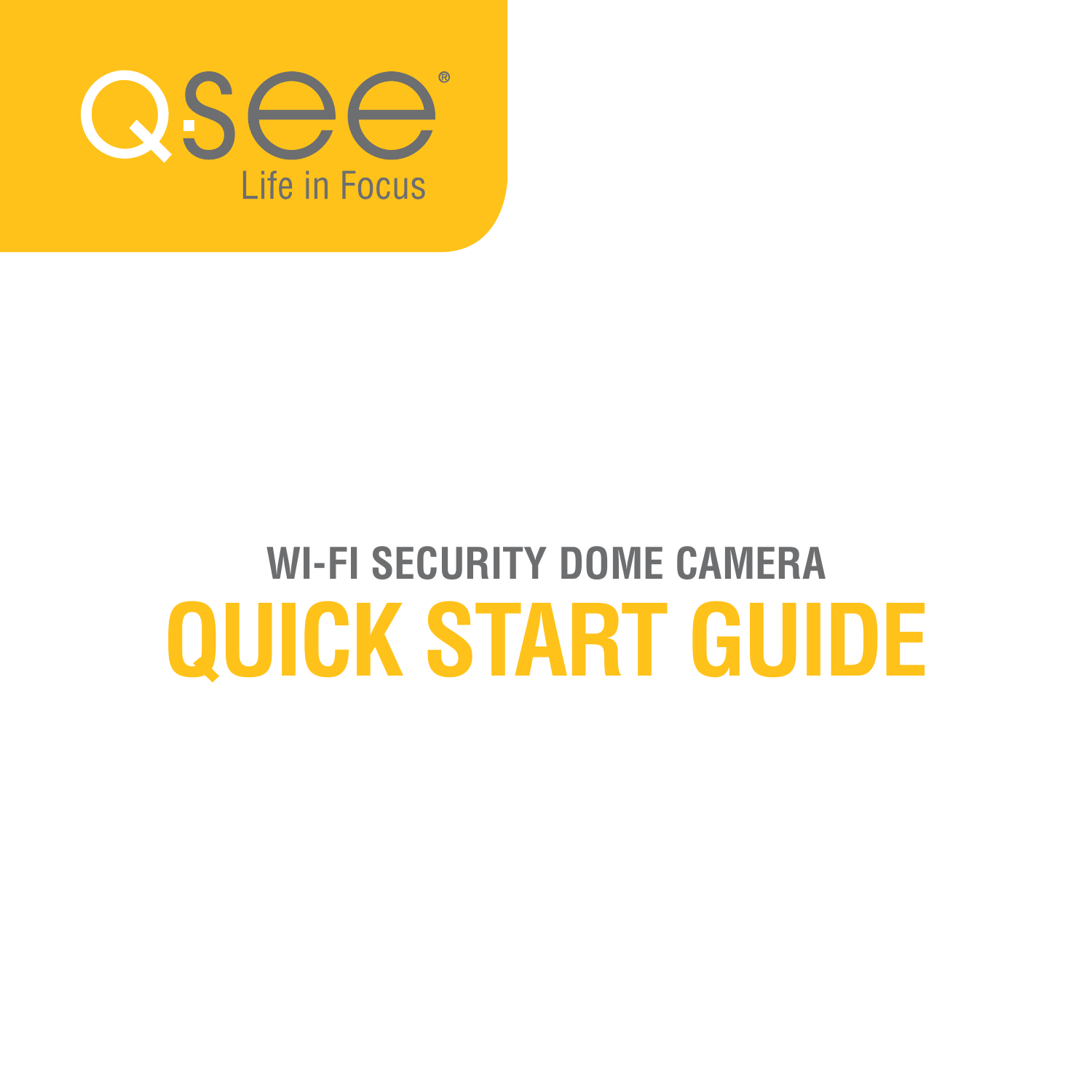# **WELCOME!**

Congratulations on your latest purchase and welcome to the Q-See family. Prepare to see the superior clarity and resolution provided by the latest Plus Series Wi-Fi Camera. This packet includes everything you will need to help get your camera up and running right out of the box. We are excited to have you on board and thank you for choosing Q-See!

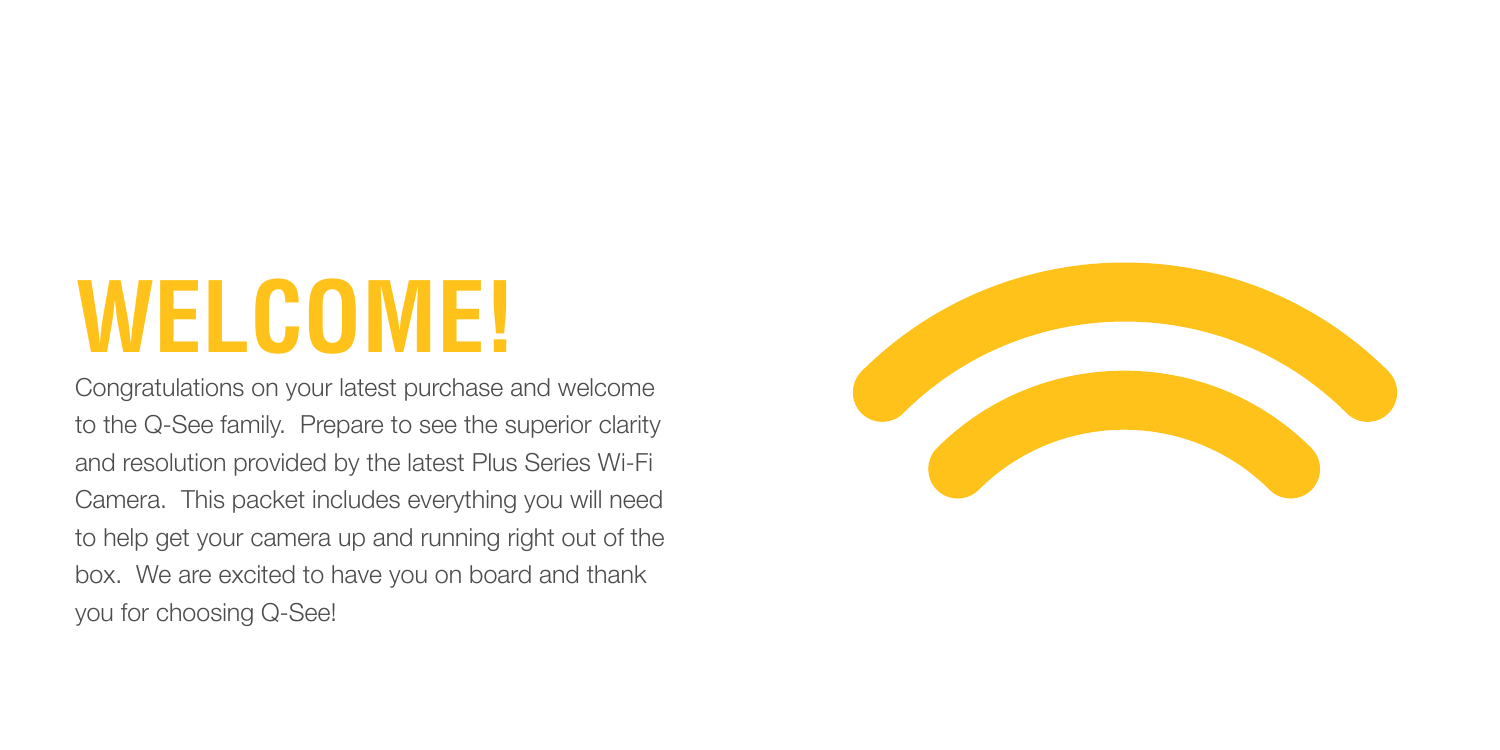## WHAT'S INCLUDED FEATURES



Also included: 1 power supply & 1 weather seal (seal is for custom installs)





**BEST IN CLASS** Setting the resolution bar higher than 1080p

**NIGHT VISION** See what's happening in pitch dark



**EASY SETUP** Less fuss, more monitoring



important activity

**SD CARD SUPPORT** Internal back up memory for video storage



**ADD-ON** Expand your current surveillance system with ease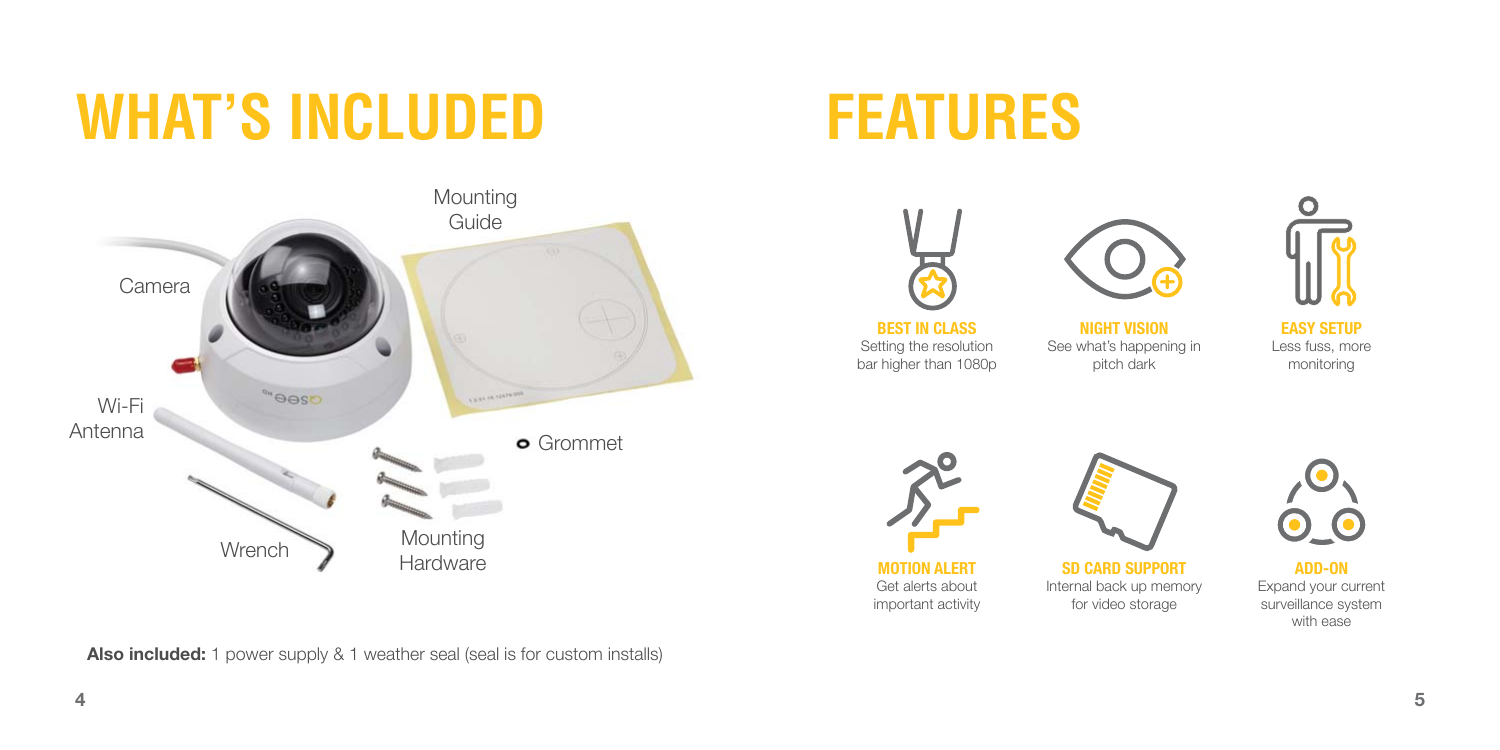## **GET CONNECTED**

Find the desired location for your camera to be placed. If you are going to be mounting the camera, please use the included mounting hardware to secure the camera firmly to the wall. **Please make sure to go through all steps and test the system completely before mounting the cameras.**

- Slide the included rubber grommet onto the antenna stem of the camera
- Screw the supplied Wi-Fi antenna on to the dome camera
- Plug in the included power supply to a surge protector and plug in the power supply to the Wi-Fi dome camera.

You are now ready to setup the camera. Once the camera is plugged in you may see a red LED power indicator  $\bigcirc$  light up. Later when connected to Wi-Fi this LED should turn green  $\bullet$ .



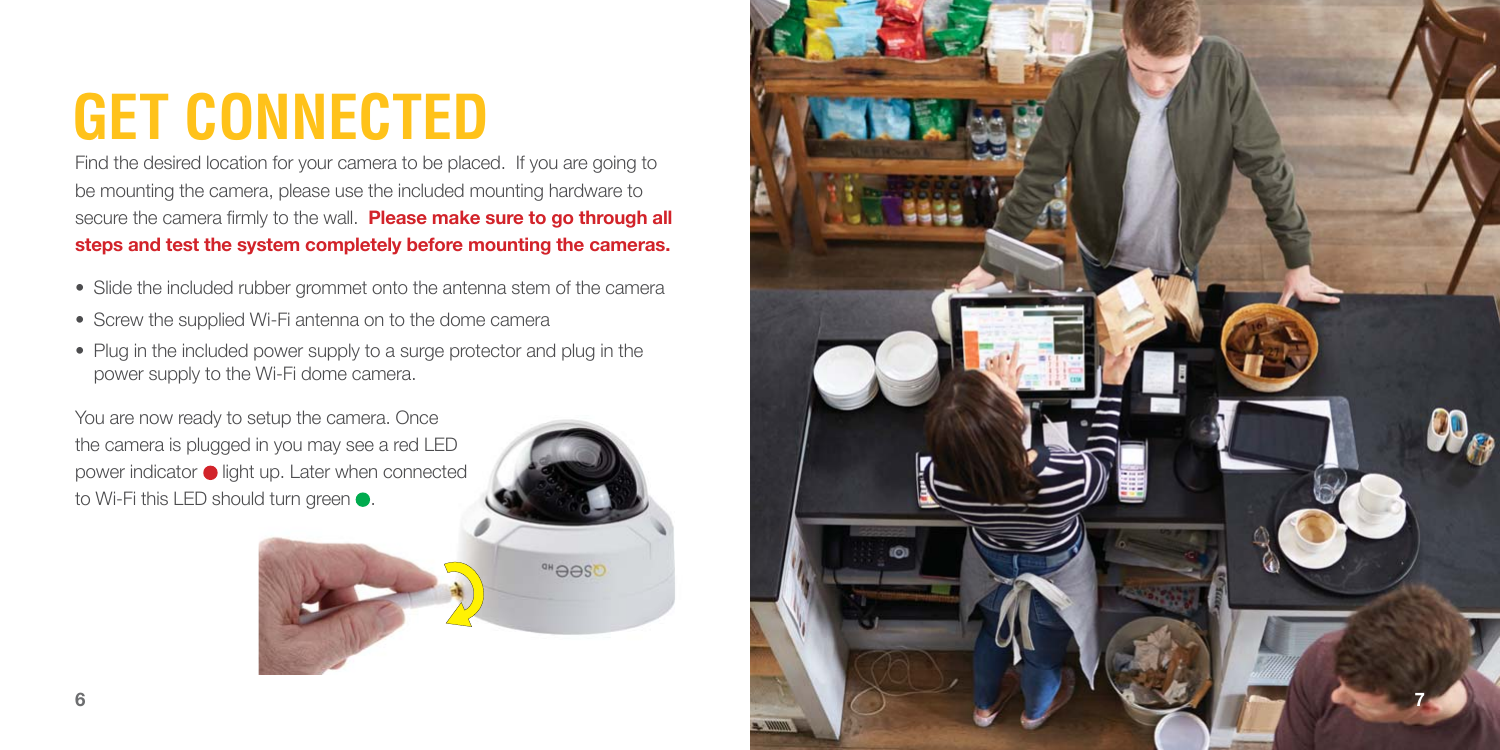the Q-See Support Portal at www.q-see.com/register. Register your device to enjoy the following features:



- You will receive regular updates about the latest firmware version of your camera.
- $\blacktriangledown$
- **Registering your product will streamline warranty claims and support requests by syncing your registered product**  with your account.



- You will be able to receive customized support for your device.
- You can easily find other Q-See products that are compatible with your device.  $\blacktriangledown$

## **STEP 1** STEP 2 The first step to this exciting journey is to register your device on **DOWNLOAD & INSTALL THE QC VIEW APP**

**NOTE: Ensure that your mobile device is connected to the Wi-Fi network you wish to use for your camera.**



Download the **QC** View App from the App Store on your mobile device. Once the App has been installed select the Menu $\mathbf{E}$  button in the top left corner,

followed by Device Manager.

**NOTE:** If you already have a Wi-Fi NVR this camera will automatically try to connect to it. Start using the NVR quick start guide to complete setup. If you would like to use this as a standalone de vice, disconnect or power off your Wi-Fi NVR before proceeding.

> *\*All screenshots in guide are from QC View app on iOS.*

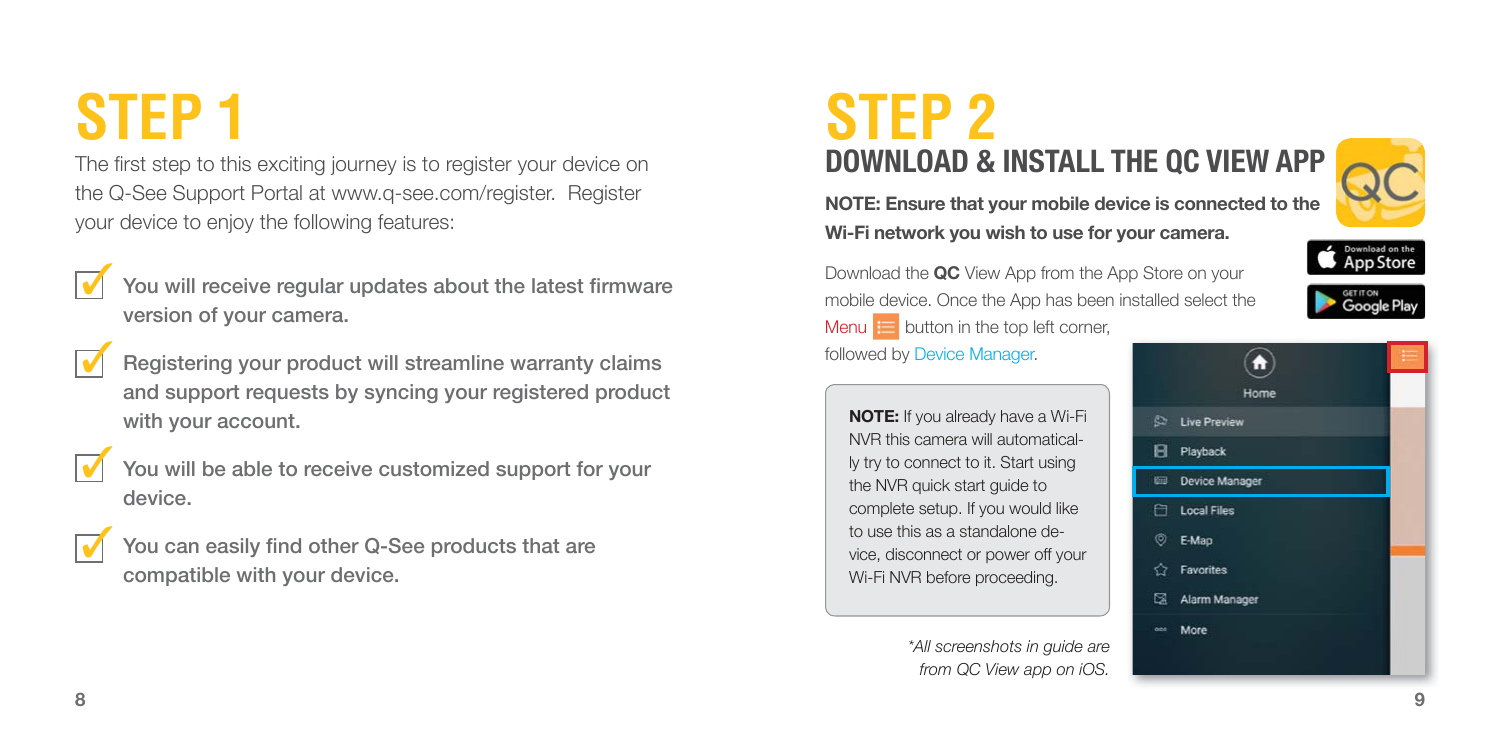## **STEP 3 ADD A NEW DEVICE**

In Device Manager, Click **"+"** to add a new device. Select **"Wi-Fi configuration**" and create a name for your camera. Tap the QR code icon in the SN field and then scan the OR code located on the back camera panel (see photo below). Once the QR code has

been scanned, complete the remaining username and password fields and hit next:

### **Username: admin Password: admin**



|               | <b>WIFI configuration</b> |
|---------------|---------------------------|
| Name:         | WiFi Camera               |
| SN:           | 噩<br>1M04B4DYAZ00014      |
| Username:     | admin                     |
| Password:     |                           |
| Live Preview: | Extra<br>$\rightarrow$    |
| Playback:     | Extra<br>$\,$             |
|               | Next                      |

## **STEP 4 ADD A WI-FI DEVICE**

Configure the network settings by entering the password of your Wi-Fi network.

|             | Add WIFI device                     |      |
|-------------|-------------------------------------|------|
|             | Network Configur Device Configurati | Dome |
| SSID : ASUS |                                     |      |
|             |                                     |      |
|             | Next                                |      |

**NOTE:** The Wi-Fi network should be the same one used by your mobile device.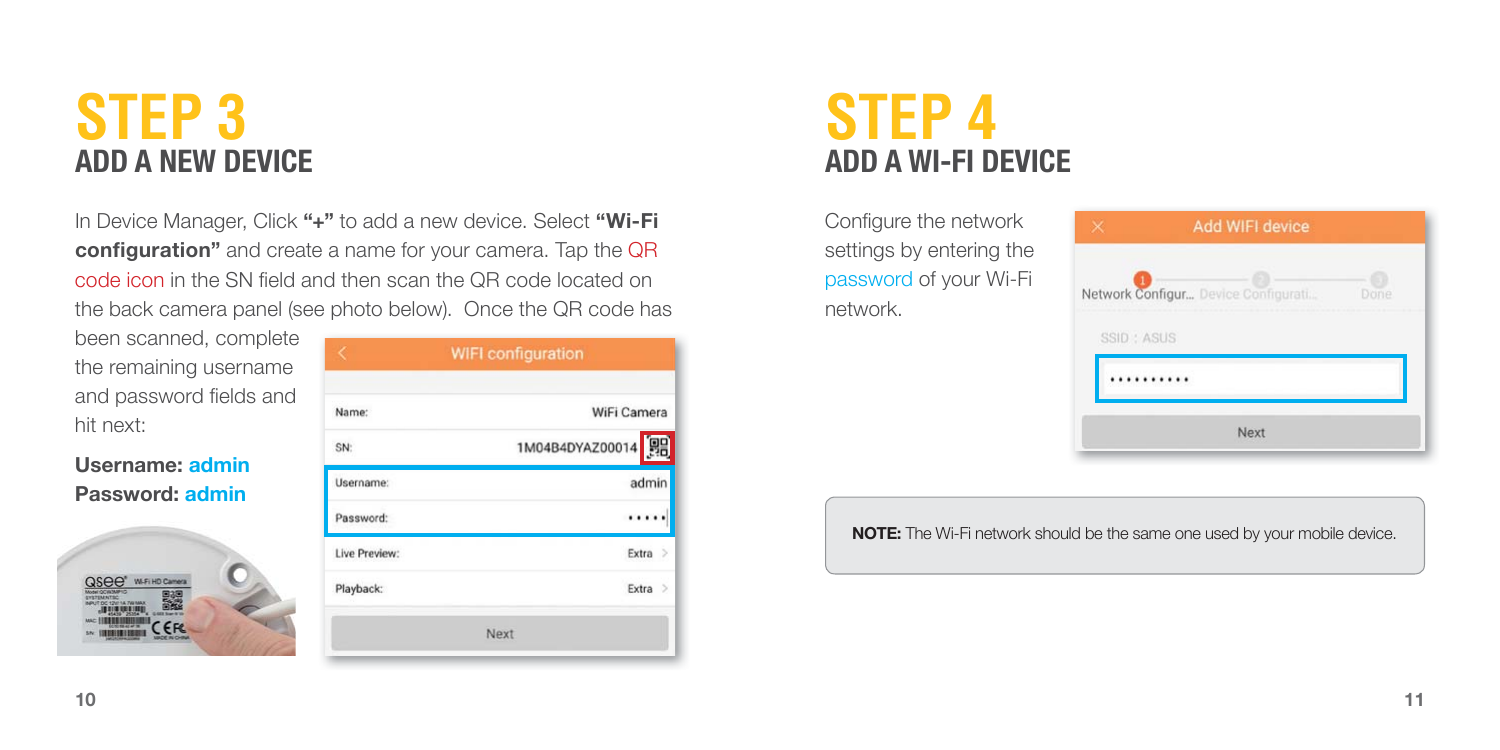## **STEP 5 START LIVE PREVIEW**

Once your Device has been added successfully, select Start Live Preview to view the feed from your camera.



## **STEP 6 VIEW THE LIVE VIDEO FEED**

Your camera has been set up successfully. You can now access your camera feed anytime and anywhere using the QC View App.

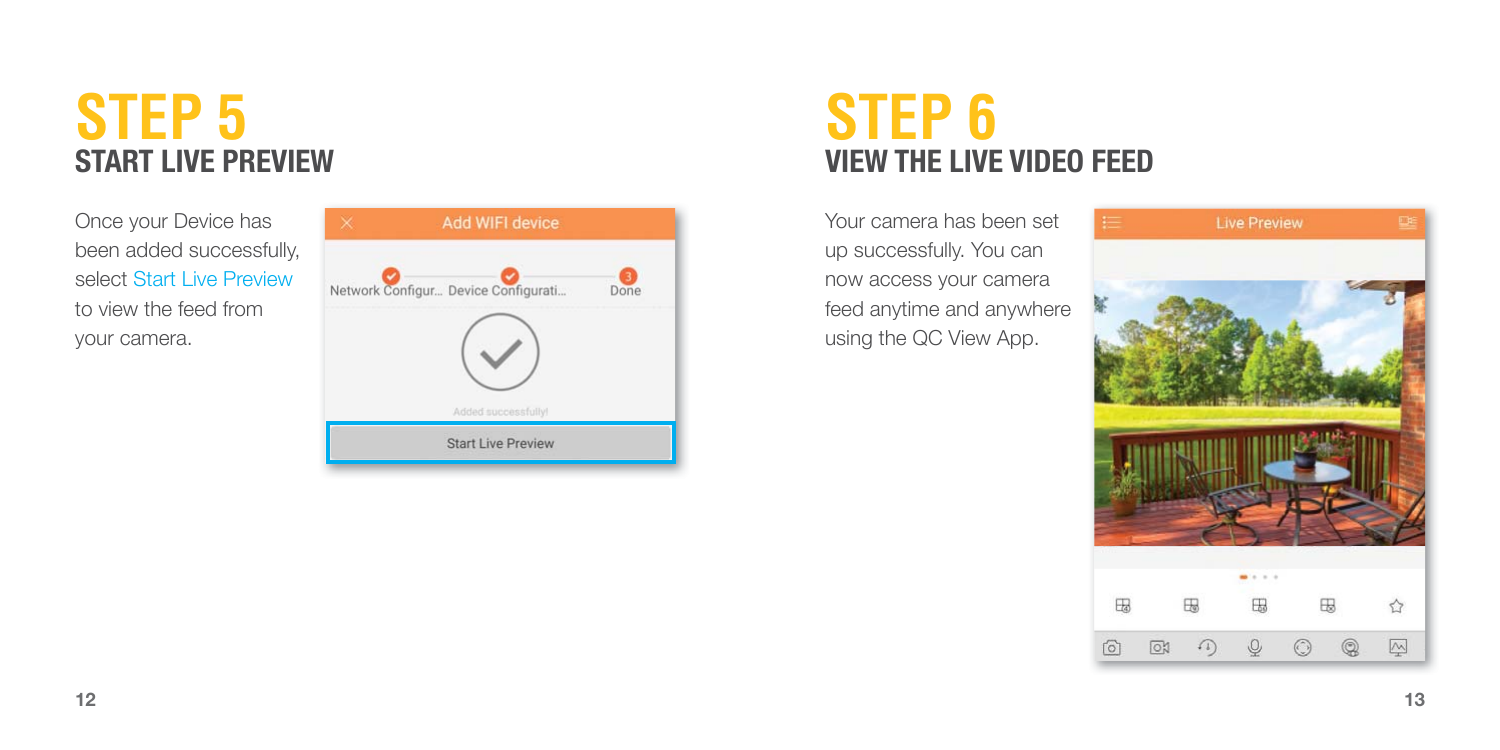## **STEP 7 ADD TO AN EXISTING QC NVR SYSTEM**

If you would like to add this camera to your existing QC Series NVR, login to your NVR and go to Remote Devices. Select your camera from the device list and click Add. The camera feed will appear on your NVR. The NVR has to be connected to the same network as your mobile device for the initial setup process.

Visit www.q-see.com/support to verify if your system is compatible.

|        |                                         |                                  | <b>REMOTE</b>                                                     |                             |                                    |
|--------|-----------------------------------------|----------------------------------|-------------------------------------------------------------------|-----------------------------|------------------------------------|
| 2<br>2 | IP Address -<br>101179<br>192.168.43.23 | Port<br><b>PORTS 15</b><br>37777 | Device Name<br>1A01DFCPAW00019 Private<br>1M04B4DYAZ00014 Private | Manufacturer                | Type<br><b>IP Camer</b><br>IP Came |
|        | (Manual Add)<br><b>Search</b>           |                                  |                                                                   | Display Filter (None<br>Add | Cancel                             |

*\*This screenshot is from a QC Series NVR.*

## **LENS ADJUSTMENT**

The lens of your dome camera can be adjusted based on where you are mounting it by gently loosening its screw and rotating the angle and orientation of the camera. The LEDs denote the bottom half of the camera so be sure to rotate the lens accordingly or the camera view will be sideways. The center blue sensor should point directly down when mounted.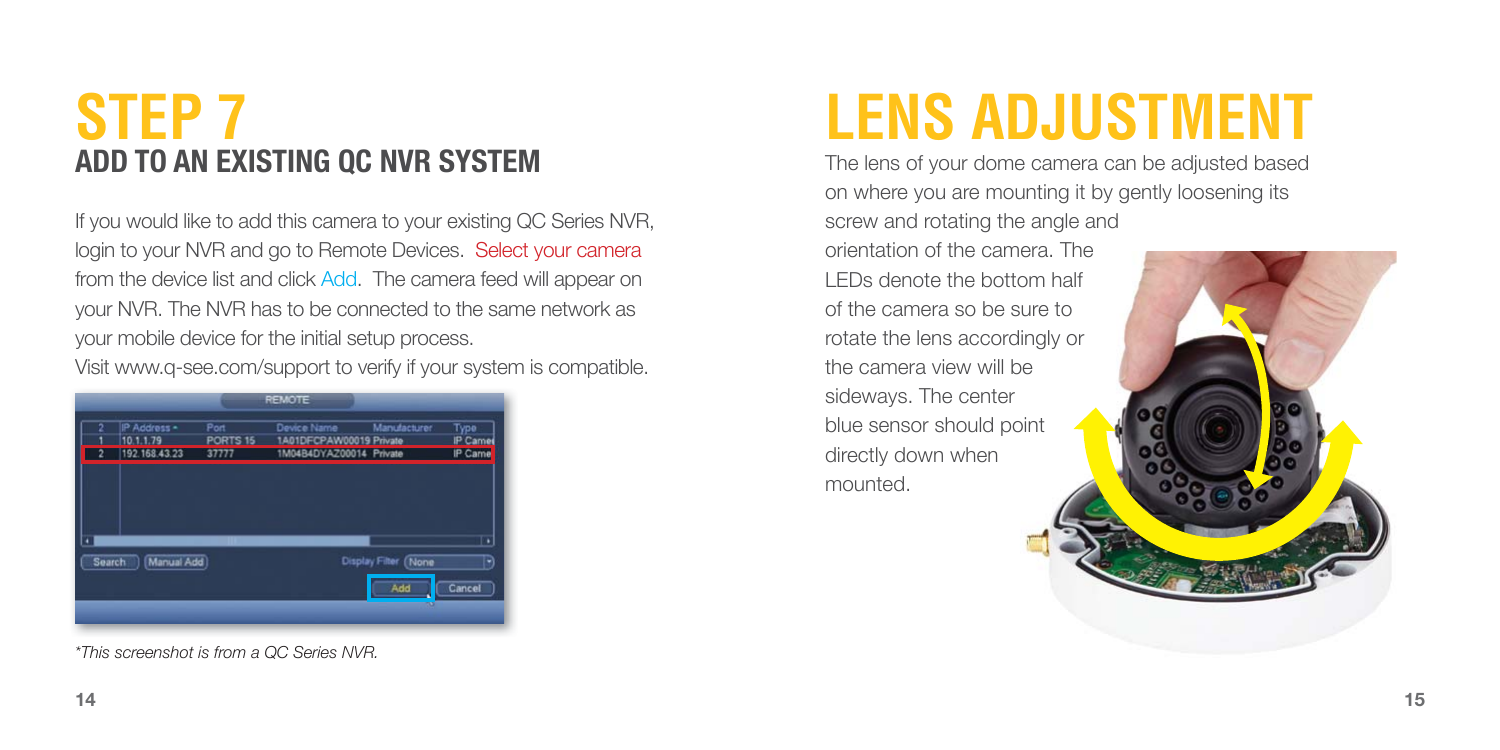# **ADDITIONAL FEATURES**

## **RESET BUTTON**

The reset button on your dome camera is located under the lens cover that can be removed with the included wrench. If you wish to change the existing Wi-Fi network to a different network, while the camera is powered on, hold the reset



button for five seconds and setup your camera again.

## **MEMORY SLOT**

The SD memory card slot is located under the lens cover that can be removed with the included wrench. Slide the slot open, place in a memory card, close the slot and lock the card into position. Some units will include an SD card.



## **NETWORK CABLE**

Please do not worry about the additional network cable on your dome camera. This network cable can alternatively be used to hardwire the camera using a cat5 cable instead of a Wi-Fi connection. Please make sure that this cable is never exposed to moisture.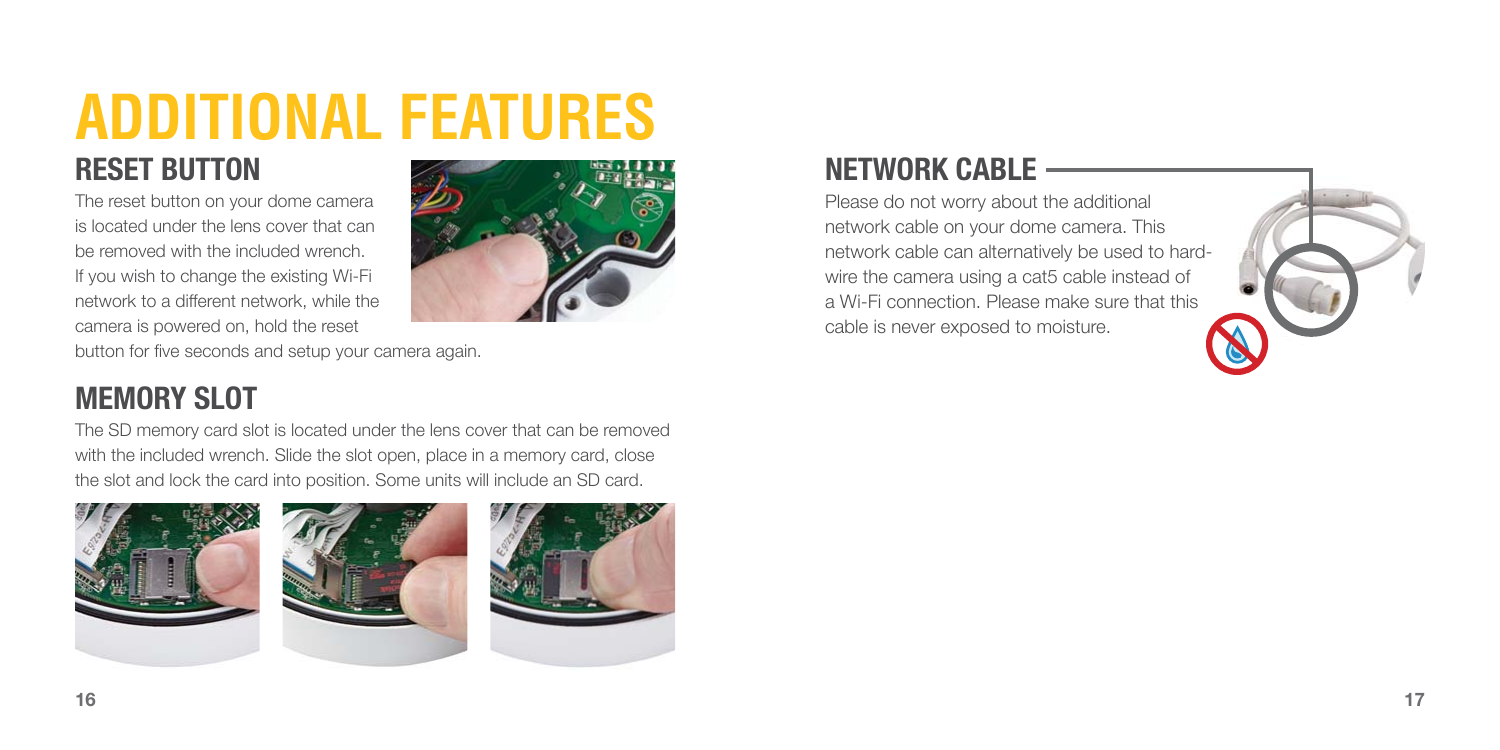

## **WARRANTY & SUPPORT**

Q-See is always here to answer your questions and take your valued suggestions. Our focus is providing excellent customer support and always working to improve our customers' experience.

Please do not hesitate to call us at **1-877-998-3440** Monday- Friday 6:00 AM - 7:00 PM PST.

Visit us at **www.q-see.com/support** for 24/7 support and access to our Support Portal.